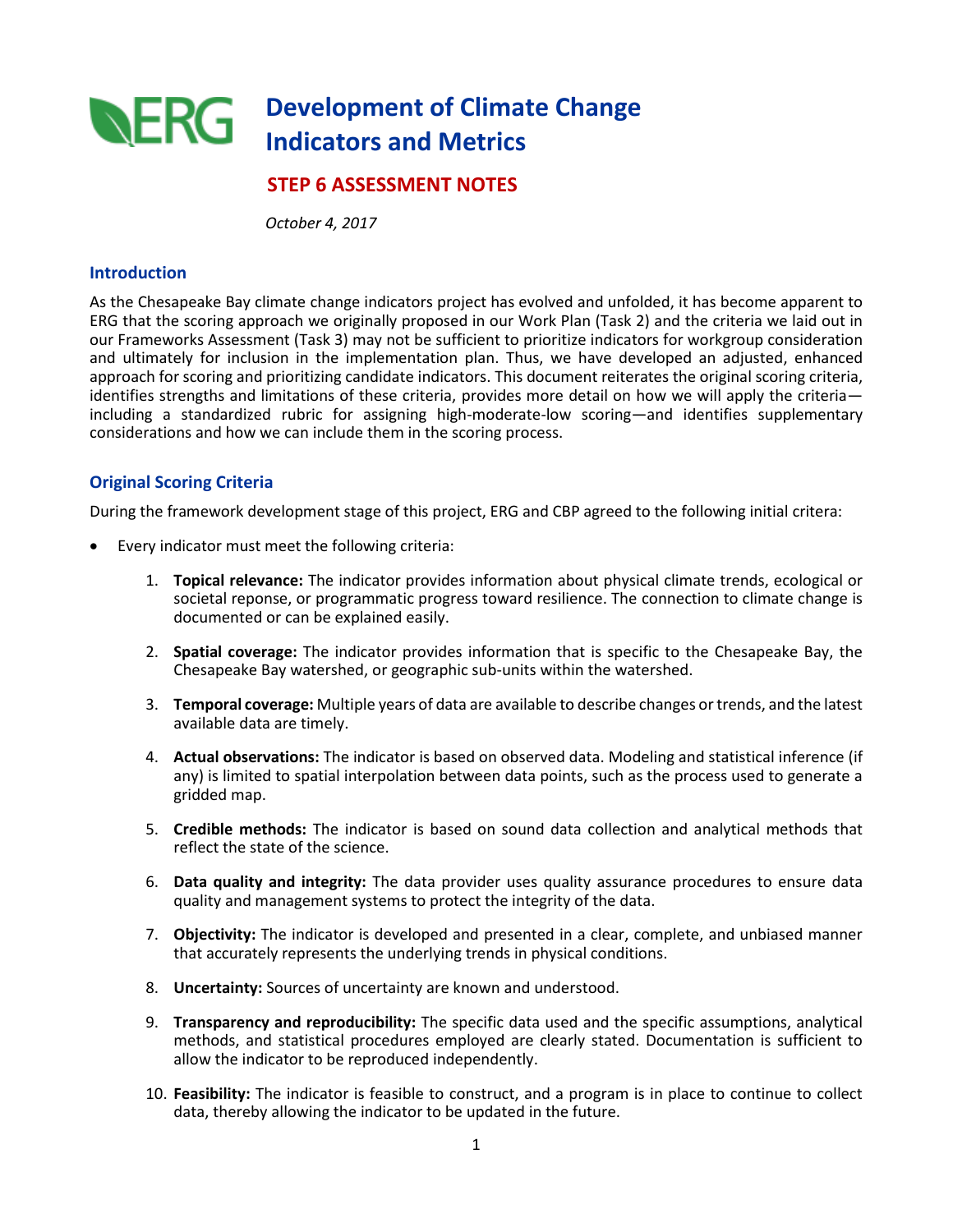- Certain indicators must meet the following criterion:
	- 1. **Peer-review validation:** If an indicator is based on physical measurements of environmental conditions, it must use data from a peer-reviewed publication, a program that uses peer-reviewed methods to collect and analyze data, and/or a program whose data have been used and validated in peer-reviewed publications. This criterion will likely apply to all indicators in the *physical climate trends* bin and certain indicators in the other two bins (for example, a measure of benthic community condition). For indicators that are not based on physical measurements, peer review is ideal but not required.
- Every indicator will ideally meet the following additional criteria, which can be used to prioritize indicators for development:
	- 1. **Relationship to other indicators:** The ideal indicator will complement other indicators rather than duplicating them. It fills a vital role in the organizational framework. Where possible, an ideal indicator will have established causal relationships with other indicators, which can be evaluated.
	- 2. **Spatial coverage:** The ideal indicator will use data collected throughout the Bay and its major tributaries or throughout the watershed, as opposed to indicators that are only measured at a few locations.
	- 3. **Spatial resolution:** The ideal indicator will provide at least a total or an average for the Bay, the watershed, or the individual states that are part of the watershed. Where possible, the ideal indicator will support local-scale analysis by providing data that are downscaled further—for example, data for individual sampling sites, sub-watersheds (e.g., HUC-12), NOAA climate divisions (up to 10 per state), or a gridded map.
	- 4. **Temporal coverage:** The ideal indicator will have many years of data available. The best indicators will have at least 30 years of data, which is a common threshold for climatological analysis. The ideal indicator will also have a defined baseline, particularly if it is used to assess progress toward resilience.
	- 5. **Temporal resolution:** The ideal indicator will have data with at least annual frequency, with subannual frequency if appropriate (e.g., where seasonal variations are important to consider).
	- 6. **Consistency of methods:** The ideal indicator will be based on data collection and analytical methods that are comparable across time and space. In some cases, it may be appropriate to use data that were collected or analyzed using multiple methods—for example, supplementing short-term records with longer-term records from a different source. In such cases, the data visualization should distinguish between the different sources, such as by inserting a discontinuity in a time series or plotting multiple lines on a graph. The CBNERR indicators by UMCES and Chesapeake Data provide a good example of this approach.
	- 7. **Uncertainty:** The ideal indicator will have low uncertainty—for example, small error bars or narrow confidence intervals.
	- 8. **Other limitations:** The ideal indicator will have few counfounding factors or other limitations that make it difficult to interpret the data or draw conclusions.
	- 9. **Understandability:** The ideal indicator will provide a clear depiction of observations that can be understood by both technical and non-technical users.

### **Strengths and Limitations of the Original Scoring Criteria**

The original criteria are intended for assessing the quality of an existing indicator or data source. Yet it has become increasingly clear that some of the most desirable topics do not yet have data collected—and we want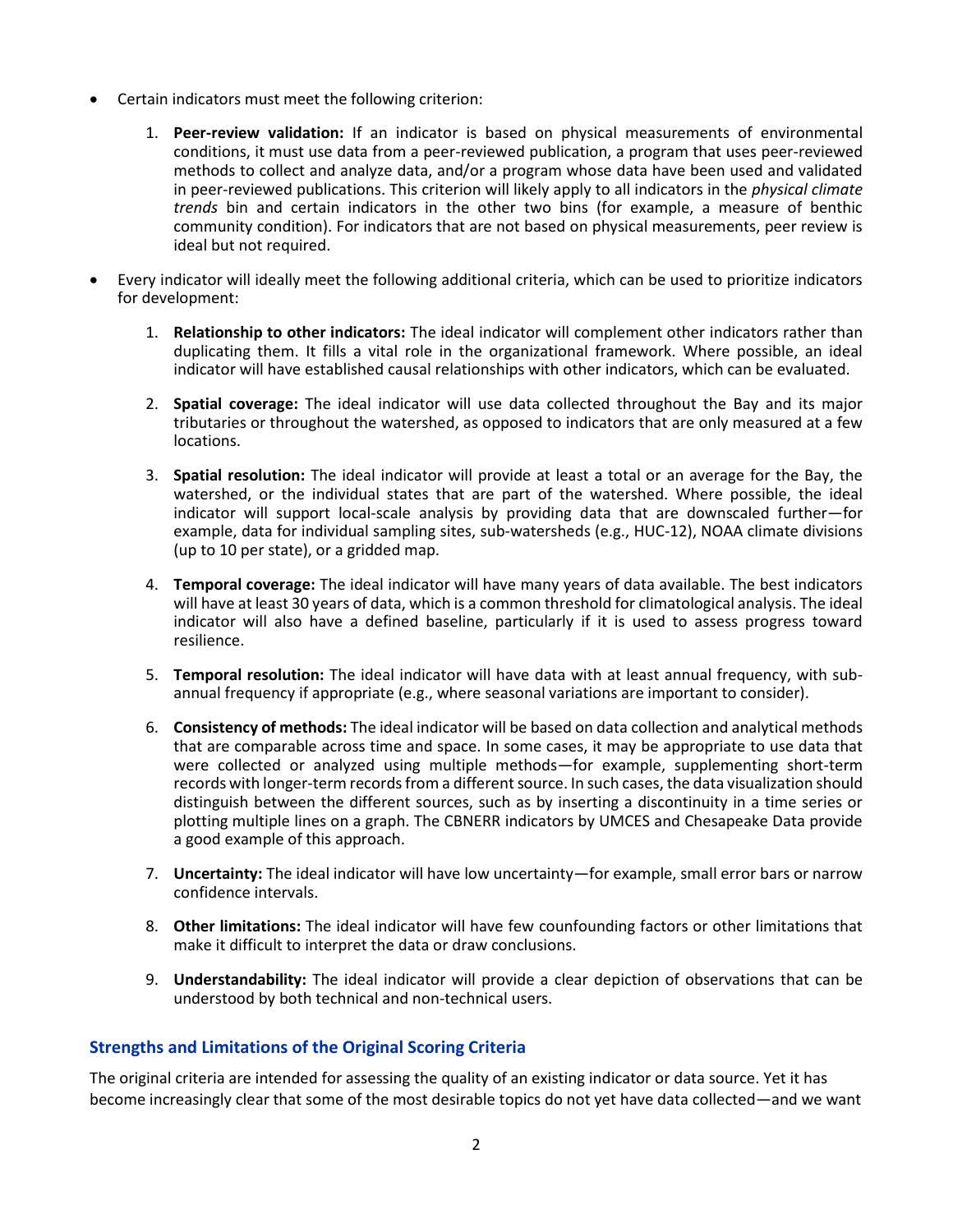those topics to remain on our final list. We don't want to rule out an indicator that *could* meet the criteria someday, just because it does not meet the criteria right now.

Although they are meant to be objective, the criteria as written still require some judgment on the part of the scorer, which could pose a particular problem if scoring is performed by a team of people who interpret the wording of the criteria differently. Thus, one way to enhance the criteria is to lay out specific standards for what constitutes a high, moderate, or low score, etc. This document does so below.

A few of the criteria cannot be assessed at this early stage in the indicator development process:

- "Objectivity: The indicator is developed and presented in a clear, complete, and unbiased manner that accurately represents the underlying trends in physical conditions." *Assessing this criterion requires a review of how the indicator is compiled, presented, and documented. It can only be fully assessed after the indicator development stage.*
- "Transparency and reproducibility: The specific data used and the specific assumptions, analytical methods, and statistical procedures employed are clearly stated. Documentation is sufficient to allow the indicator to be reproduced independently." *Assessing this criterion requires a review of how the indicator is compiled, presented, and documented. It can only be fully assessed after the indicator development stage.*
- "Relationship to other indicators: The ideal indicator will complement other indicators rather than duplicating them. It fills a vital role in the organizational framework. Where possible, an ideal indicator will have established causal relationships with other indicators, which can be evaluated." *This criterion cannot be scored for each indicator in a vacuum. It can only be assessed when we see the narrowed list of high-priority indicators that begins to take shape, because it requires that each indicator be assessed in relation to the other indicators that are part of the recommended suite. By necessity, this criterion must be assessed later.*

Criteria that focus on data quality will contribute to overall scoring, but they are unlikely to help us identify indicators that *add the most value* because of their topical relevance, their uniqueness, or their connections to management actions. These other types of considerations are embodied in the voting and scoring activities that workgroup members and other stakeholders conducted in the spring and summer, where a vote for a topic generally reflected an assessment of *value* more than an assessment of data quality. It has become increasingly clear to us that we will need to include measures of value and give them substantial weight in the calculus that leads us to our narrowed list of indicators to propose for implementation. Otherwise, a calculation based purely or largely on data quality runs the risk of selecting indicators because they are easy, not because they are useful.

The original scoring criteria could score most of the indicators in one bin (say, Physical Climate Trends) higher than the indicators in another bin (say, Resilience), simply due to differences inherent in these types of indicators. We could envision using the criteria scores to help us select the best indicators within each bin, but not for comparisons across bins. In fact, the best use of the original scoring criteria might be to distinguish between different data options for the same topic, rather than for comparisons between indicators. For example, if three data sources are available to describe trends in sea level, our scoring criteria could provide an objective means to identify which source offers the highest quality indicator. Thus, if an indicator has more than one potential data source, we should separately score each one.

### **Enhanced Scoring Approach**

1. **Parse the table out to facilitate scoring by data source.** Within each indicator topic, if we have identified more than one viable metric or data source, we will split each metric or source on a separate row in the matrix.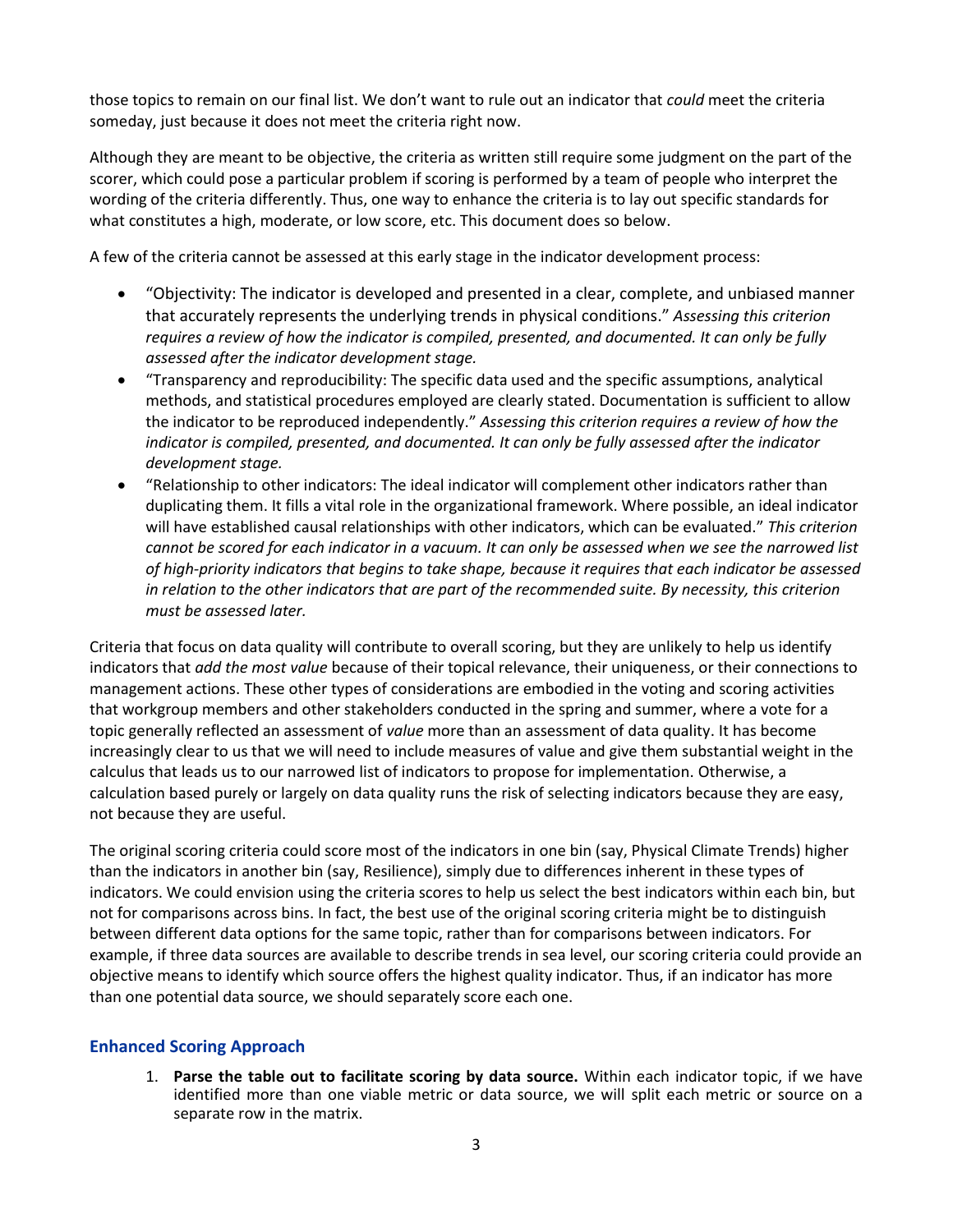- 2. **Score each row based on the required criteria, reflecting the quality of the currently available data.** Each criterion will be applied on a yes/no basis, excluding #7 and #9, which are designed to be applied after indicators have been developed. An indicator or data source either meets each requirement or it does not. A final column will tally whether each data source meets all of the applicable required criteria. A perfect score is either 8 or 9, depending on whether the indicator is derived from a physical (not administrative) measurement that requires peer-reviewed data collection and analytical methods. ERG will have multiple people score the indicators, and we will combine their scores.
- 3. **Identify how many of the required criteria could conceivably be met in the future.** This step requires consideration of data collection programs or analyses that are still under development. The resulting score will indicate whether we think each indicator is a viable candidate for future development if sufficient data do not exist already.
- 4. **Eliminate from further consideration any row that we do not expect to at least be able to meet all of the required criteria in the future.** This step may narrow the list somewhat. We will not actually remove these rows from the matrix, but we will gray out the columns associated with the subsequent scoring steps.
- 5. **Score each row based on the desired criteria, reflecting the quality of the currently available data.** Each criterion will be scored on a high/moderate/low basis, with corresponding point values of 2/1/0. See the table in Attachment 1 for a detailed rubric that ERG will follow to score every indicator objectively and consistently. We will then calculate a total score for each row. As with step 2, ERG will have multiple people score the indicators, and we will combine their scores.
- 6. **Select the best data set for each topic.** For indicator topics with more than one source option or metric, select the row with the highest total desired criteria score. The highest-scoring row could be a hybrid indicator derived from multiple data sources—or this step could prompt us to propose a new hybrid that combines two or more rows that each scored high on their own. The highest-scoring row is the one we will carry through to the next step. Other rows can be grayed out from this point forward.
- 7. **Incorporate information about the value that each topic will add to a suite of indicators.** Prior to the workgroup meeting, we will insert the original vote total from the series of workgroup engagements that we conducted in the spring and summer. We hope to develop a more refined set of scores based on a more nuanced exploration of this issue at the October 16 CRWG meeting.
- 8. **Combine all available information to identify a draft set of approximately 20 indicators that we would propose to carry forward into an implementation plan.** This step will require us to determine relative weights for the "value" scores versus the desirable data quality criteria scores. Our initial suggestion would be to weight the value scores much more heavily—say, find the sum of the data quality score plus three times the value score. We will try this approach and see what we come up with. To cover all three bins, we can select the five highest-scoring indicators from each bin, plus five "wild card" indicators that represent the next five highest-scoring candidates from any bin. This process will provide a preliminary set of 20 indicators to at least prompt discussion.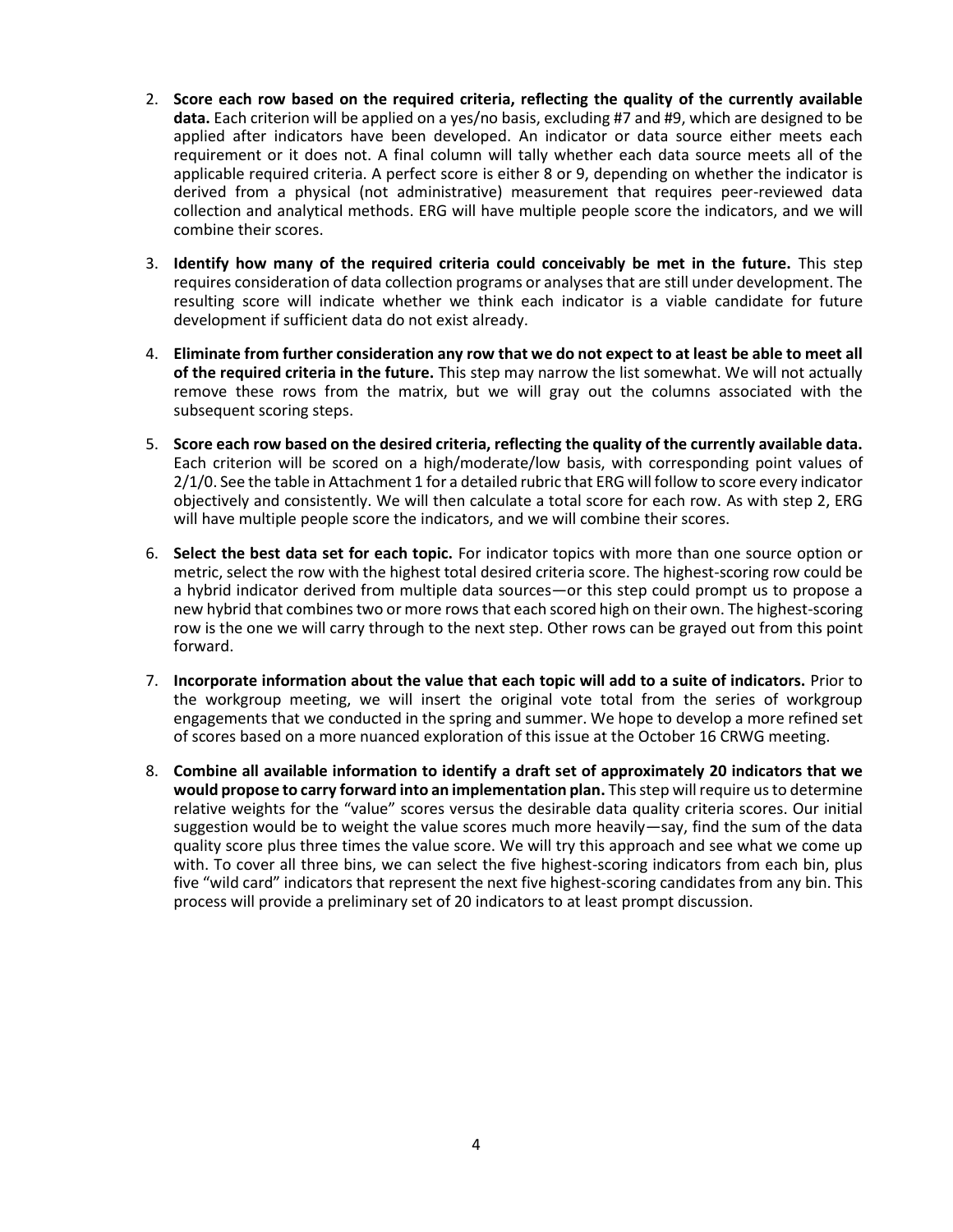# **Attachment 1: Detailed Scoring for Desirable Criteria**

| <b>Criterion</b>                                                                                                                                                                                                                                                                                                                          | High (2 points)                                                                                                                                                                                                                                                                                                                                                                                                                                                                                      | Medium (1 point)                                                                                                                                                                                                                                                                                                   | Low (0 points)                                                                                                                                                                                                       |
|-------------------------------------------------------------------------------------------------------------------------------------------------------------------------------------------------------------------------------------------------------------------------------------------------------------------------------------------|------------------------------------------------------------------------------------------------------------------------------------------------------------------------------------------------------------------------------------------------------------------------------------------------------------------------------------------------------------------------------------------------------------------------------------------------------------------------------------------------------|--------------------------------------------------------------------------------------------------------------------------------------------------------------------------------------------------------------------------------------------------------------------------------------------------------------------|----------------------------------------------------------------------------------------------------------------------------------------------------------------------------------------------------------------------|
| 1. Relationship to other<br>indicators: The ideal indicator will<br>complement other indicators<br>rather than duplicating them. It<br>fills a vital role in the<br>organizational framework. Where<br>possible, an ideal indicator will<br>have established causal<br>relationships with other<br>indicators, which can be<br>evaluated. | Has causal connections with four or<br>more other proposed indicators.<br>Addresses a unique aspect of the<br>Chesapeake that is not covered by<br>other indicators. This topic will be<br>assessed later, when the final list of<br>recommended indicators comes<br>more into focus.                                                                                                                                                                                                                | Has causal connections with one to<br>three other proposed indicators.<br>Addresses a unique aspect of the<br>Chesapeake that is not covered or<br>only partially covered by other<br>indicators. This topic will be<br>assessed later, when the final list of<br>recommended indicators comes<br>more into focus. | Has no causal connections with<br>other indicators, and/or it<br>overlaps with other indicators.<br>This topic will be assessed later,<br>when the final list of<br>recommended indicators comes<br>more into focus. |
| 2. Spatial coverage: The ideal<br>indicator will use data collected<br>throughout the Bay and its major<br>tributaries or throughout the<br>watershed, as opposed to<br>indicators that are only measured<br>at a few locations.                                                                                                          | Data are available to characterize<br>the condition of the entire Bay or<br>the entire watershed, etc., as<br>appropriate for the topic in<br>question. A site-based monitoring<br>program can qualify for this score if<br>the station density is sufficient to<br>allow Bay-wide aggregation, such<br>as with an interpolated map, or if<br>the variable in question is one that<br>does not vary much over space and<br>therefore can be broadly<br>represented by a small number of<br>stations. | Data are available to characterize<br>the condition of significant portions<br>of the Bay or the watershed. A<br>strong monitoring program that is<br>present in Maryland but absent in<br>Virginia (or vice-versa) could qualify<br>for this score.                                                               | Data are available for a relatively<br>small number of locations that are<br>not necessarily representative of<br>conditions across the Bay or<br>watershed as a whole.                                              |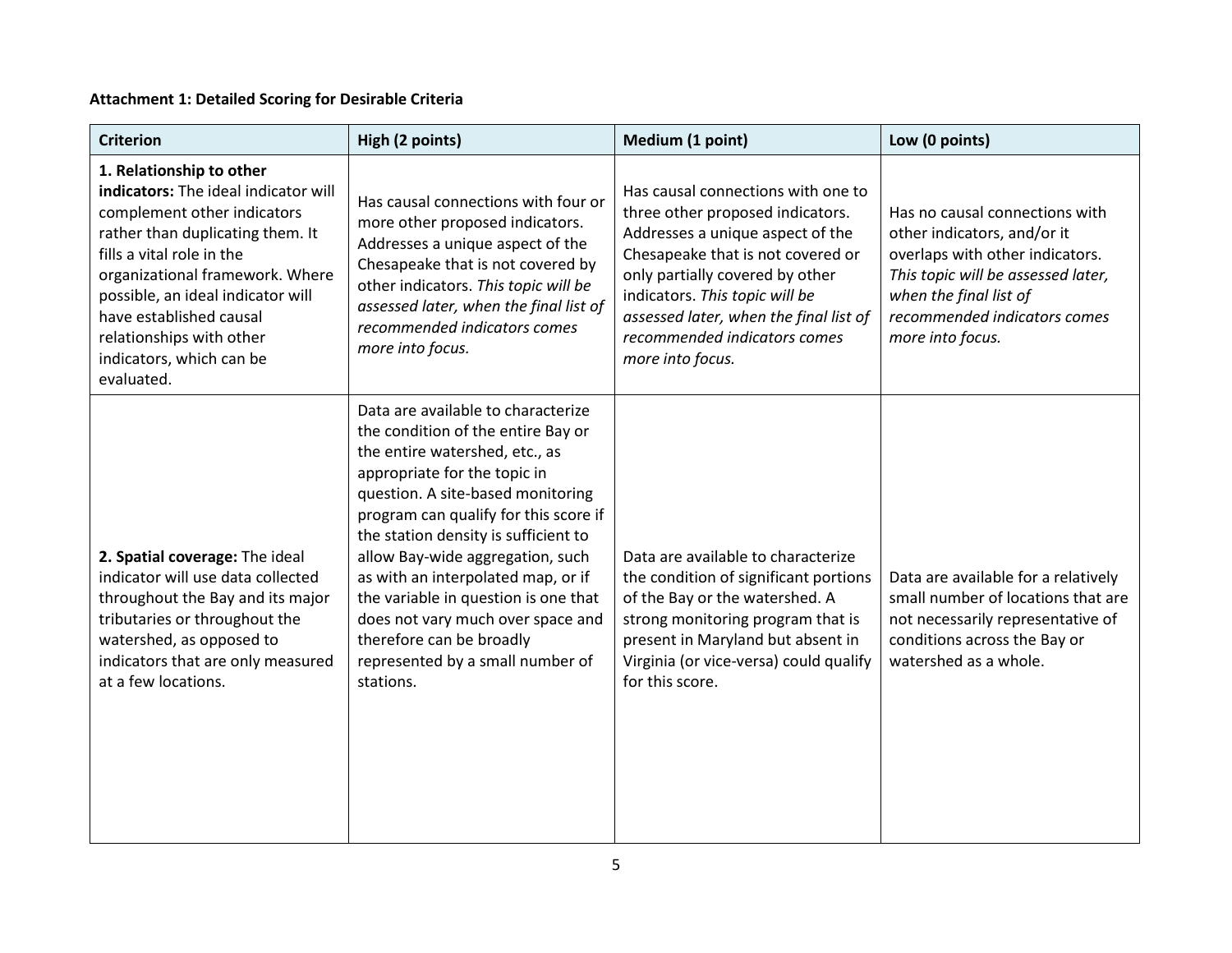| <b>Criterion</b>                                                                                                                                                                                                                                                                                                                                       | High (2 points)                                                                                                                                                                                                                                                                                                                                   | Medium (1 point)                                                                                                                                                                                                                                                                                                 | Low (0 points)                                                                                                                                                                                 |
|--------------------------------------------------------------------------------------------------------------------------------------------------------------------------------------------------------------------------------------------------------------------------------------------------------------------------------------------------------|---------------------------------------------------------------------------------------------------------------------------------------------------------------------------------------------------------------------------------------------------------------------------------------------------------------------------------------------------|------------------------------------------------------------------------------------------------------------------------------------------------------------------------------------------------------------------------------------------------------------------------------------------------------------------|------------------------------------------------------------------------------------------------------------------------------------------------------------------------------------------------|
| 3. Spatial resolution: The ideal<br>indicator will provide at least a<br>total or an average for the Bay,<br>the watershed, or the individual<br>states that are part of the<br>watershed. Where possible, the<br>ideal indicator will support local-<br>scale analysis by providing data<br>that are downscaled further.                              | Data are available at the scale of<br>individual sites, sub-regions of the<br>Bay or watershed (for example,<br>counties), or a total or average for<br>the Bay or the watershed. Bay-<br>wide or watershed-wide totals or<br>averages can be downscaled to<br>sub-regions or to individual sites on<br>a map to support local-scale<br>analysis. | Data are available at the scale of a<br>total or average for the Bay or the<br>watershed, but no downscaling is<br>possible to support local-scale<br>analysis.                                                                                                                                                  | Data are available in the form of<br>national, mega-regional (e.g., NCA<br>Northeast climate region), or state<br>totals that cannot be downscaled<br>to just the Chesapeake Bay<br>watershed. |
| 4. Temporal coverage: The ideal<br>indicator will have many years of<br>data available. The best indicators<br>will have at least 30 years of data,<br>which is a common threshold for<br>climatological analysis. The ideal<br>indicator will also have a defined<br>baseline, particularly if it is used<br>to assess progress toward<br>resilience. | Consists of 30 or more years of<br>comparable data with minimal<br>gaps in coverage.                                                                                                                                                                                                                                                              | Consists of 10 to 30 years of<br>comparable data with minimal gaps<br>in coverage.                                                                                                                                                                                                                               | Consists of fewer than 10 years of<br>data, when accounting for data<br>gaps.                                                                                                                  |
| 5. Temporal resolution: The ideal<br>indicator will have data with at<br>least annual frequency, with sub-<br>annual frequency if appropriate<br>(e.g., where seasonal variations<br>are important to consider).                                                                                                                                       | Consists of sub-annual readings<br>(such as continuous monitoring) for<br>parameters that have intra-annual<br>variation, or annual readings for<br>parameters that do not.                                                                                                                                                                       | Consists of at least annual readings<br>for most of the spatial range, with<br>generally comparable timing every<br>year if the parameter has intra-<br>annual variation. Or, for<br>parameters that change slowly<br>(such as land cover), data are<br>available at regular intervals of five<br>years or less. | Consists of data that are collected<br>at infrequent or irregular intervals,<br>or at regular intervals that are<br>more than five years apart.                                                |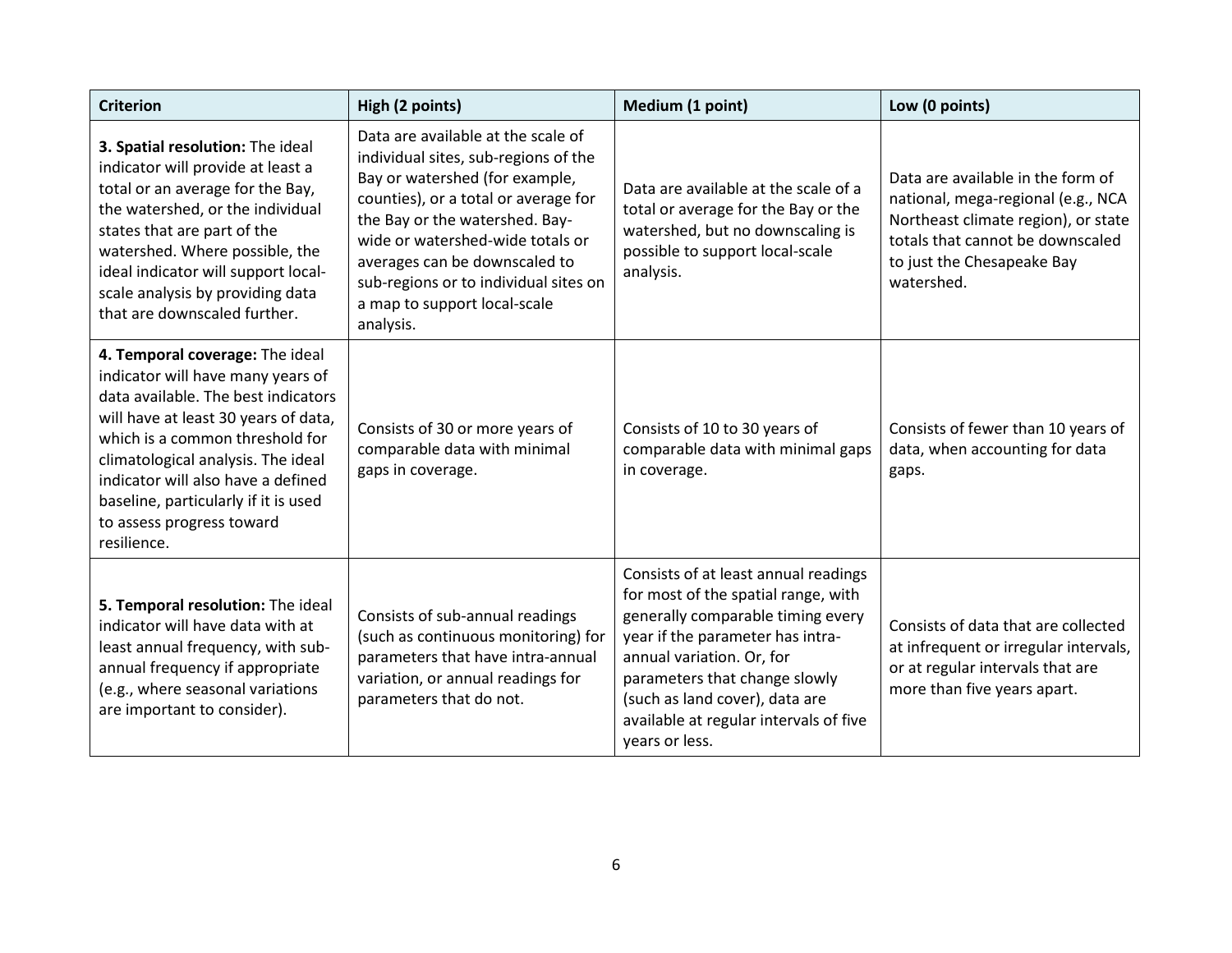| <b>Criterion</b>                                                                                                                                                                                                                                                                                              | High (2 points)                                                                                                                                                                                                                                                                                                                                                                              | Medium (1 point)                                                                                                                                                                                                                                                                                                                                                                     | Low (0 points)                                                                                                                                                                                                                    |
|---------------------------------------------------------------------------------------------------------------------------------------------------------------------------------------------------------------------------------------------------------------------------------------------------------------|----------------------------------------------------------------------------------------------------------------------------------------------------------------------------------------------------------------------------------------------------------------------------------------------------------------------------------------------------------------------------------------------|--------------------------------------------------------------------------------------------------------------------------------------------------------------------------------------------------------------------------------------------------------------------------------------------------------------------------------------------------------------------------------------|-----------------------------------------------------------------------------------------------------------------------------------------------------------------------------------------------------------------------------------|
| 6. Consistency of methods: The<br>ideal indicator will be based on<br>data collection and analytical<br>methods that are comparable<br>across time and space. If data<br>were collected or analyzed using<br>multiple methods, the data<br>visualization should distinguish<br>between the different sources. | Obtained with methods and<br>equipment that are consistent<br>across time and space, allowing for<br>any two data points making up the<br>metric to be completely<br>comparable with minimal caveats.                                                                                                                                                                                        | Obtained with methods and<br>equipment that are generally<br>comparable over time and space,<br>or with a limited number of<br>different methods (e.g., two or<br>three) that might need to be<br>displayed with separate lines on a<br>graph.                                                                                                                                       | Obtained with inconsistent<br>methods and equipment.                                                                                                                                                                              |
| 7. Peer-review validation: The<br>ideal indicator will use data from a<br>peer-reviewed publication, a<br>program that uses peer-reviewed<br>methods to collect and analyze<br>data, and/or a program whose<br>data have been used and<br>validated in peer-reviewed<br>publications.                         | For scientific measurements only<br>(i.e., administrative metrics<br>exempt): utilizes methods or<br>approaches that have been peer-<br>reviewed as applied in the<br>Chesapeake Bay.                                                                                                                                                                                                        | For scientific measurements only<br>(i.e., administrative metrics<br>exempt): based on methods or<br>approaches that have been<br>previously peer-reviewed in other<br>contexts but not quite as applied to<br>the Chesapeake; or based on<br>methods or approaches that have<br>not themselves been peer-<br>reviewed, but whose results have<br>appeared in peer-reviewed studies. | For scientific measurements only<br>(i.e., administrative metrics<br>exempt): Based on methods or<br>approaches that have not<br>previously been peer-reviewed or<br>that have not been used to<br>support peer-reviewed studies. |
| 8. Uncertainty: The ideal indicator<br>will have low uncertainty-for<br>example, small error bars or<br>narrow confidence intervals.                                                                                                                                                                          | Consists of highly accurate readings<br>with minimal measurement error,<br>widespread data collection with a<br>well-designed survey that<br>minimizes sampling error, and<br>minimal other sources of error,<br>such as reporting error. Error bars<br>or confidence intervals are small<br>and the "noise" does not obscure<br>the "signal" (if a trend is present, it<br>is discernable). | Consists of readings of acceptable<br>accuracy, with "noise" that would<br>not hide a modest trend, if such a<br>trend were present.                                                                                                                                                                                                                                                 | At least one type of error (e.g.,<br>measurement or sampling error) is<br>sizable, and/or error bars or<br>confidence intervals are so large<br>that they make it impossible to<br>discern a meaningful trend.                    |